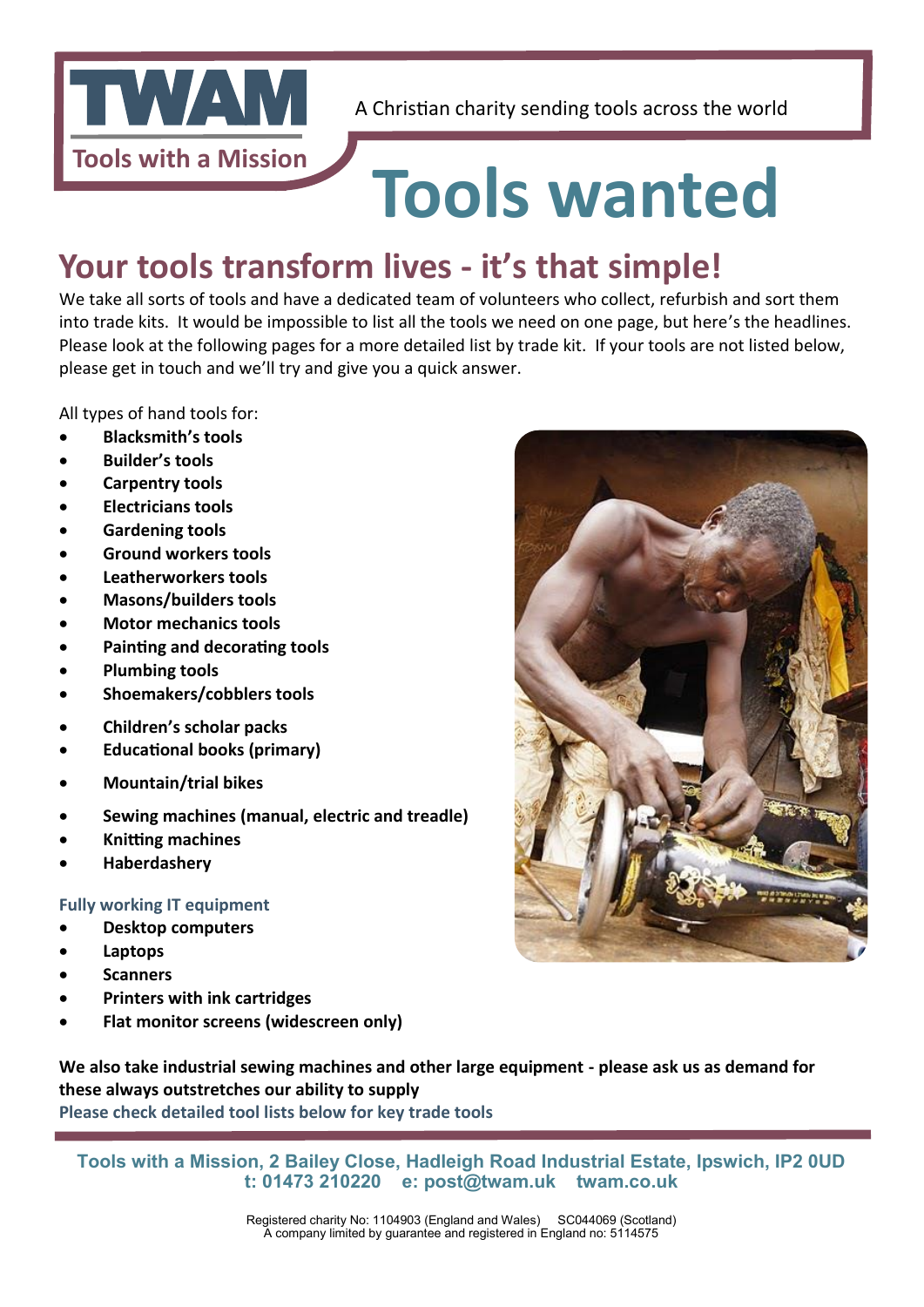

### **Tools wanted**

#### **Blacksmith's kit**

Anvil tools Breast drill and drills Calipers - large and small Cold chisels cold set Dividers wing-type Drill set 1/8" to 3/8", Large fles **Flatters** 

Fullers top and bottom, Grinding stone piece, Hacksaw and blades Hammers, ball pein, 3/4lb & 1 x 2lb, cat's head Hand drill Hardies Hot chisels

teeth hammers

Rawlplug tool Scrapers Screwdrivers Hacksaw

Float

Hot sets Hand mandrel Pipe pliers Punches Ruler Sett hammers Small sledge hammer Soldering iron (solder & flux)

Steel square Spanners (AF and Metric) Tape Measure Tongs Swages top and bottom Leg vice Bench vice

### **Builder's kit**

| Large and small bolster |  |
|-------------------------|--|
| chisel                  |  |
| Cold chisels            |  |
| Joint chisels,          |  |
| Lump, ballpein, brick   |  |
| shipping and scotch     |  |

#### **Carpenter's kit**

Tenon, dovetail of bead, coping, keyhole, pad saws Jack metal, metal block and smooth planes Chisels Rules Gauge marking Squares Sliding bevel Stanley knives Spirit level Claw, warrington or ball hammers

Pincers Pliers **Screwdrivers** Brace bits Auger set Hand drill and drills Files Surforms Spokeshave Oil stones Nails and screws G cramps Vice Saws

Pincers **Tinsnips** Brick pointing, float and plastering trowels Rule Tape

Measuring tape Wooden mallet

Bradawl

blades Saw fle

Pencils Drill bits Sandpaper Sash clamps

Honing guide

Screws/nails/fxings

Spirit level Pin and line Roofing square.

Hacksaw and blades Junior hacksaw and Sharpening guide sheet **Power tools** Drill Sander Planer Jigsaw Extension lead Band Saw Circular saw on bench, Chop saw Wood lathe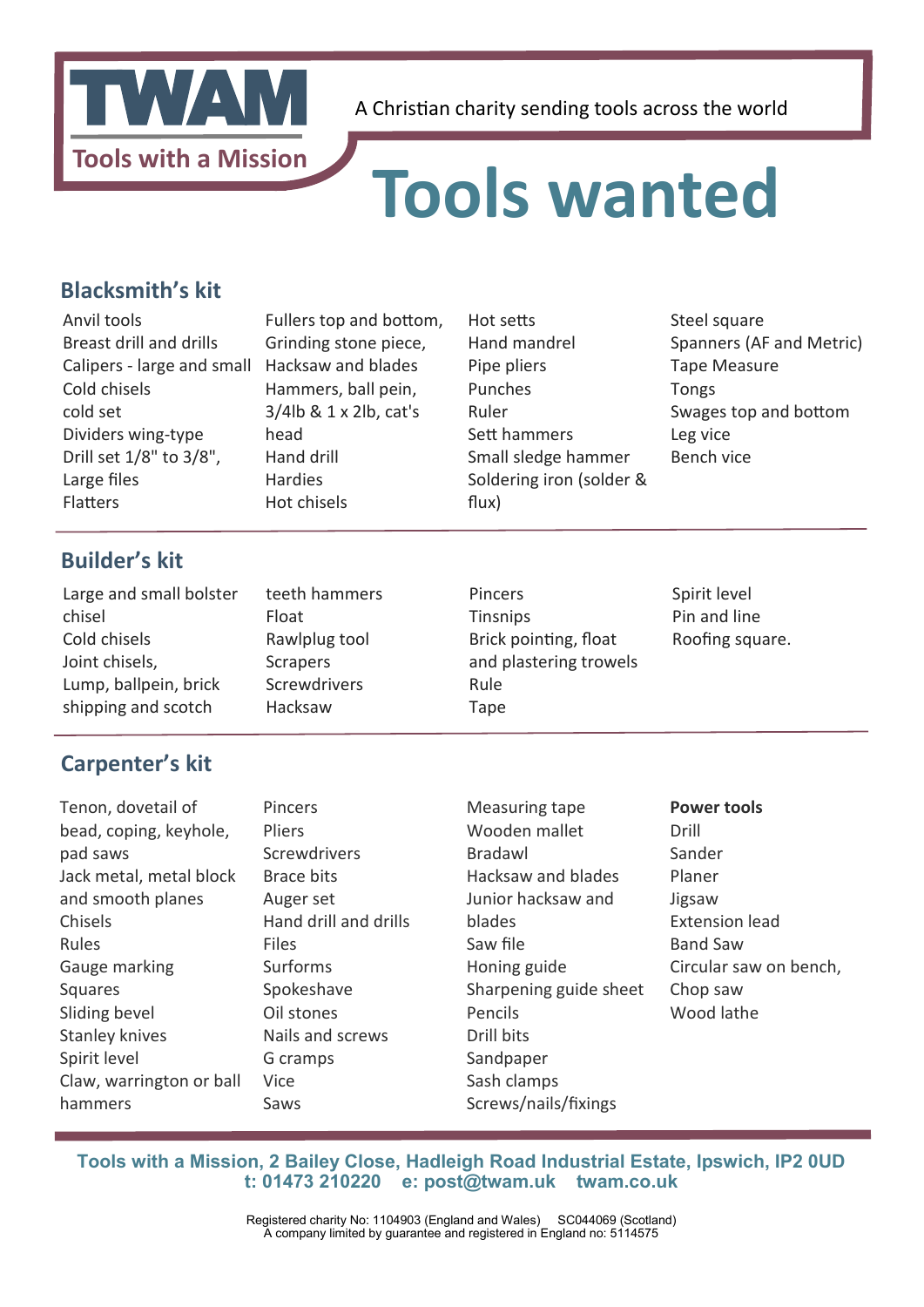

### **Tools wanted**

#### **Electrician's kit**

| Ball pein and wedge      | blades               | <b>Files</b>              | DOT punch                  |
|--------------------------|----------------------|---------------------------|----------------------------|
| Hammer                   | Rule                 | Screwdrivers              | Hand drill, and drill bits |
| Side cutters             | Tape                 | Spanners - various sizes  | Voltmeter                  |
| Set of pliers -including | Hacksaws - large and | Tin snips                 | Test lamp                  |
| insulated and long-nose, | Junior               | Wire strippers            | Neon screwdriver.          |
| Stanley knife and spare  | Set of Allen keys    | Soldering iron and solder |                            |
|                          |                      |                           |                            |

#### **Garage workshop kit**

| Files, round, flat and<br>square, warding | Tin snips<br>Vice bench     | Metric tap and die set<br>with holders | Soldering irons<br>Electric lead light |
|-------------------------------------------|-----------------------------|----------------------------------------|----------------------------------------|
| <b>Funnels</b>                            | Metric spanners             | <b>Battery chargers</b>                | Electric drill and set of              |
| Oil jug,                                  | Hub puller                  | Hydraulic jack,                        | metal drill bits                       |
| Stanley knife                             | <b>Ball joint extractor</b> | Screw trolley                          | Wire brush                             |
| Micrometer                                | Piston ring compressor      | Car ramp                               | Tyre pumps                             |
| Tape                                      | Filter case                 | Axle stands                            | Lift jacks,                            |
| Rule                                      | Wrench                      | Winch                                  | Ramps and stand                        |
| Stilsons                                  | Screw extractor set         | Tow rope                               |                                        |

#### **Gardening kit**

| Hoe                   | <b>Secateurs</b>             | 3 prong/5 prong cultiva-   |                                 |
|-----------------------|------------------------------|----------------------------|---------------------------------|
| Groundworker's kit    | Loppers                      | tor                        |                                 |
| Spade<br>Fork<br>Rake | Hand scythe/sickle<br>Dibber | Hand axe<br>Gloves, shears | Sprayer<br>Hand trowel and fork |

#### Spirit level Axe Pick axe Spade Fork Sledge hammer Shovel Crowbar.

#### **Leatherworker's kit**

| <b>Bradawls</b><br>Brass eyelets | Leather knife<br>Leather pieces | Riveting punch<br>Round punch | Thread<br>Wad punch |
|----------------------------------|---------------------------------|-------------------------------|---------------------|
| Clamps                           | Mallet                          | Rule                          | <b>Zips</b>         |
| Compasses                        | <b>Needles</b>                  | <b>Scissors</b>               | Sciving knife.      |
| Edge cutters                     | Pinking iron                    | Stanley knife                 |                     |
| Eyelet pliers                    | Saddlers and tube pliers        | Strait edge                   |                     |
| Cobblers hammer                  | Pricking iron and wheels        | <b>Tack lifter</b>            |                     |

**Tools with a Mission, 2 Bailey Close, Hadleigh Road Industrial Estate, Ipswich, IP2 0UD t: 01473 210220 e: post@twam.uk twam.co.uk**

> Registered charity No: 1104903 (England and Wales) SC044069 (Scotland) A company limited by guarantee and registered in England no: 5114575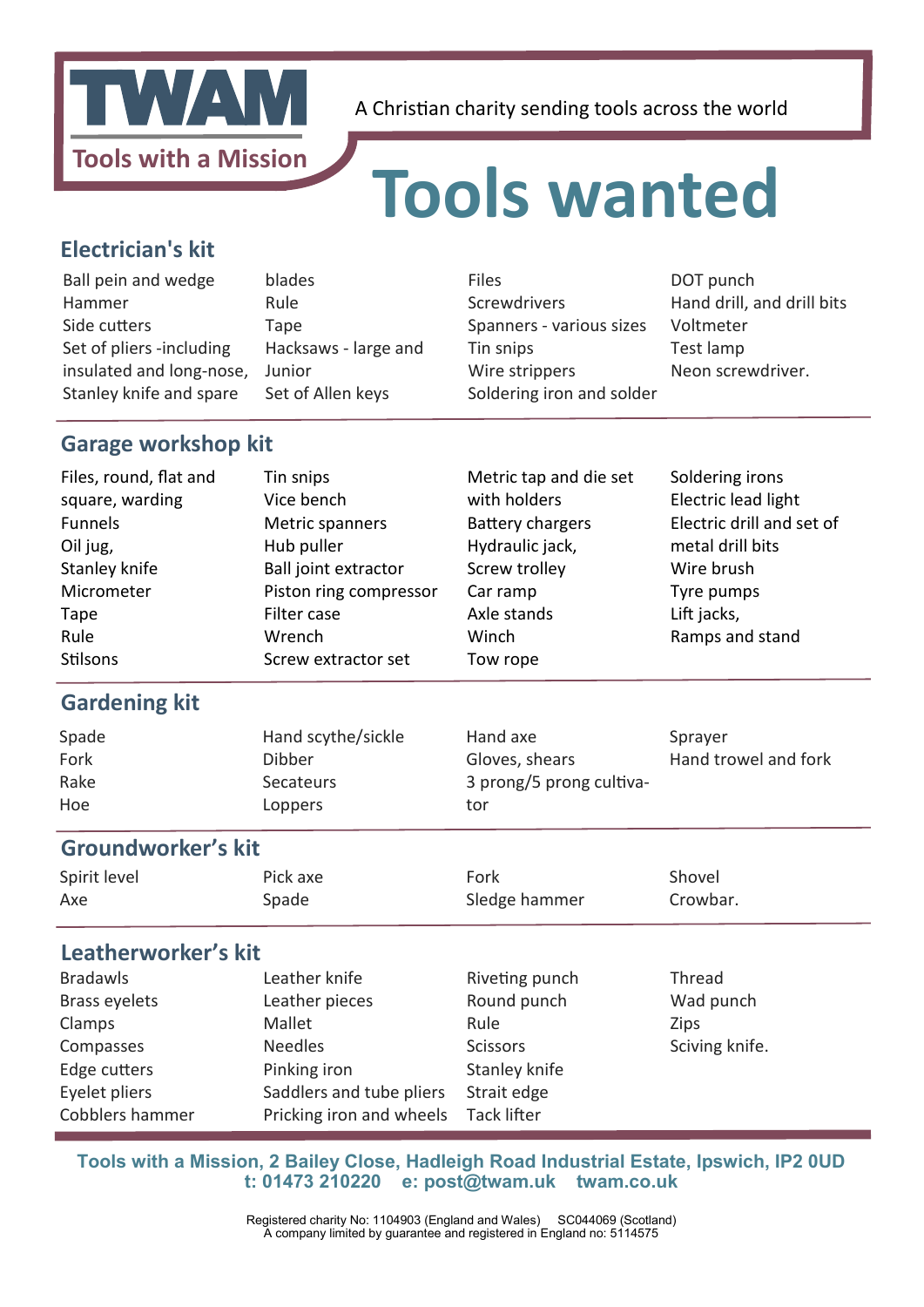

### **Tools wanted**

#### **Masons/builder's kit**

Large and small bolster chisels Cold and joint chisels Lump, ball pein, brick chipping hammers

Float Rawlplug tool **Scrapers** Screwdrivers Hacksaw

Pincers **Tinsnips** Brick, pointing, float and plastering trowels Rule

Tape Spirit level Pin and lines Roofing square.

### **Mechanics kit**

Feeler gauge Drift small, centre, pin or nail punches Longnose, pipe and combination pliers Grips Side or edge cutters Screwdrivers Allen keys Scriber **Calipers** Cold chisels Tape rule

Wire brush Adjustable spanners, Mole wrench **Stilsons** Oil can Hacksaws Hammers Drill Power drill Large screwdrivers Grease gun Sockets sets Ratchet drive

Horizontal and vertical extension rods for drive, Spanners Bearing extractor and scrapers Angle setting gauges Depth gauge Dial indicator Drill bits Morse taper Drills and sleeves, End mills, Engineers vices

and clamps, Thread gauge Vernier caliper Icrometers Engineers squares Reamers fxed and adjustable Scribing block Combination square and protractor Centring angle.

#### **Painters and Decorators kit**

Paint scraper Paint rubbing block Paint brushes Wallpaper stripper Wallpaper paste brush Wallpaper smoothing brush **Scissors** 

Tape measure Plumb line Pencil Claw hammer Screw driver Glass cutter Puty knife **Tile cutter** 

Wire brush Hand drills and bits Stanley knife Emery paper Electric sander Electric hot air paint stripper Eye protectors

Paint roll and tray Sealant gun Pincers Pliers **Footprints** Side cutters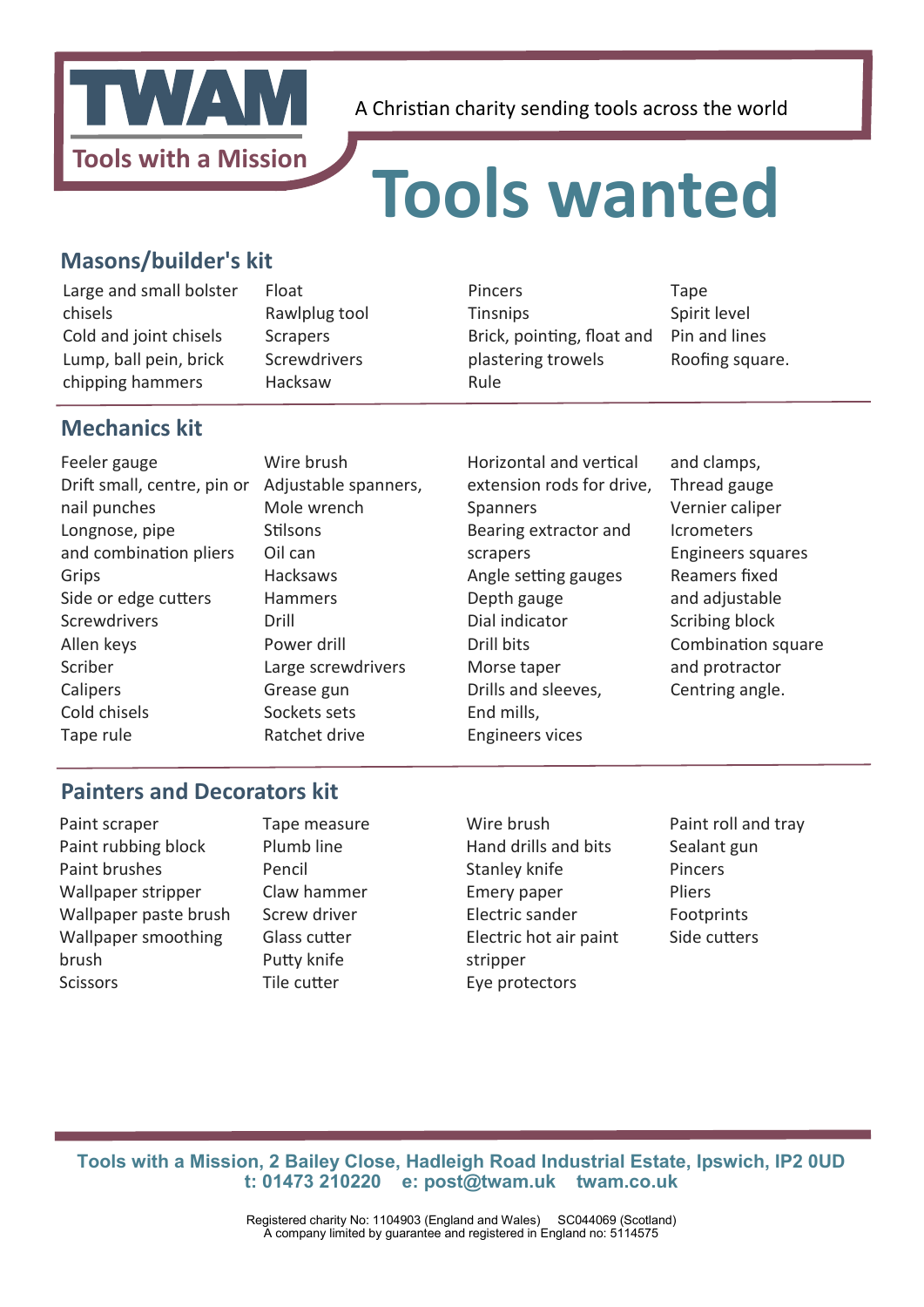

### **Tools wanted**

#### **Plumber's kit**

| Wire brush            | Grips                     | Hacksaw and blades | <b>Tinsnips</b>    |
|-----------------------|---------------------------|--------------------|--------------------|
| Blowlamp: paraffin or | Pipe, ball and cross pein | Saw                | Wrench             |
| butane                | hammers                   | Screwdrivers       | Basin and blowlamp |
| Drills and bits       | Oil can                   | Solder             |                    |
| <b>Files</b>          | Pipe cutters              | Stilsons           |                    |
|                       |                           |                    |                    |

#### **Shoemakers kit**

| Cobbler's hammer or    | Assorted rivets                 | Thread         | Rubber/leather   |
|------------------------|---------------------------------|----------------|------------------|
| other type             | Ball and heel tool              | <b>Needles</b> | soles and heels. |
| Male and female lasts, | Metal tips in various sizes Awl |                |                  |
| <b>Pincers</b>         | Leather knife                   | Shoe buckles   |                  |
| Leather for repairs    | Rasp                            | Eyelet pliers, |                  |

#### **Scholar packs**

Tools are for education too, so we send packs of stationary to schools across African. They are designed to be one per child

A4 Plastic Document Wallet A4 Writng Pad Pack of Pencils

Biro Pens Colouring Pencils Geometry Set Ruler

Protractor and square Rubber Pencil Sharpener Small Calculator

Plus £2 contribution to shipping

#### **Educational books**

We accept primary school books in core subjects suitable for education in Africa. We also accept some secondary books. Please contact us to check suitability of books. You can contact our book coordinator; Jean at **books@twam.uk**

#### **Mountain and trail bikes**

We take tough bikes capable of coping with the terrain of Africa. This means strong traditonal men's bikes or both men and women's modern mountain/trail bikes. Women's bikes must have a double frame for the required rigidity. I'm sorry but we can't take any children's bikes.



**Tools with a Mission, 2 Bailey Close, Hadleigh Road Industrial Estate, Ipswich, IP2 0UD t: 01473 210220 e: post@twam.uk twam.co.uk**

> Registered charity No: 1104903 (England and Wales) SC044069 (Scotland) A company limited by guarantee and registered in England no: 5114575